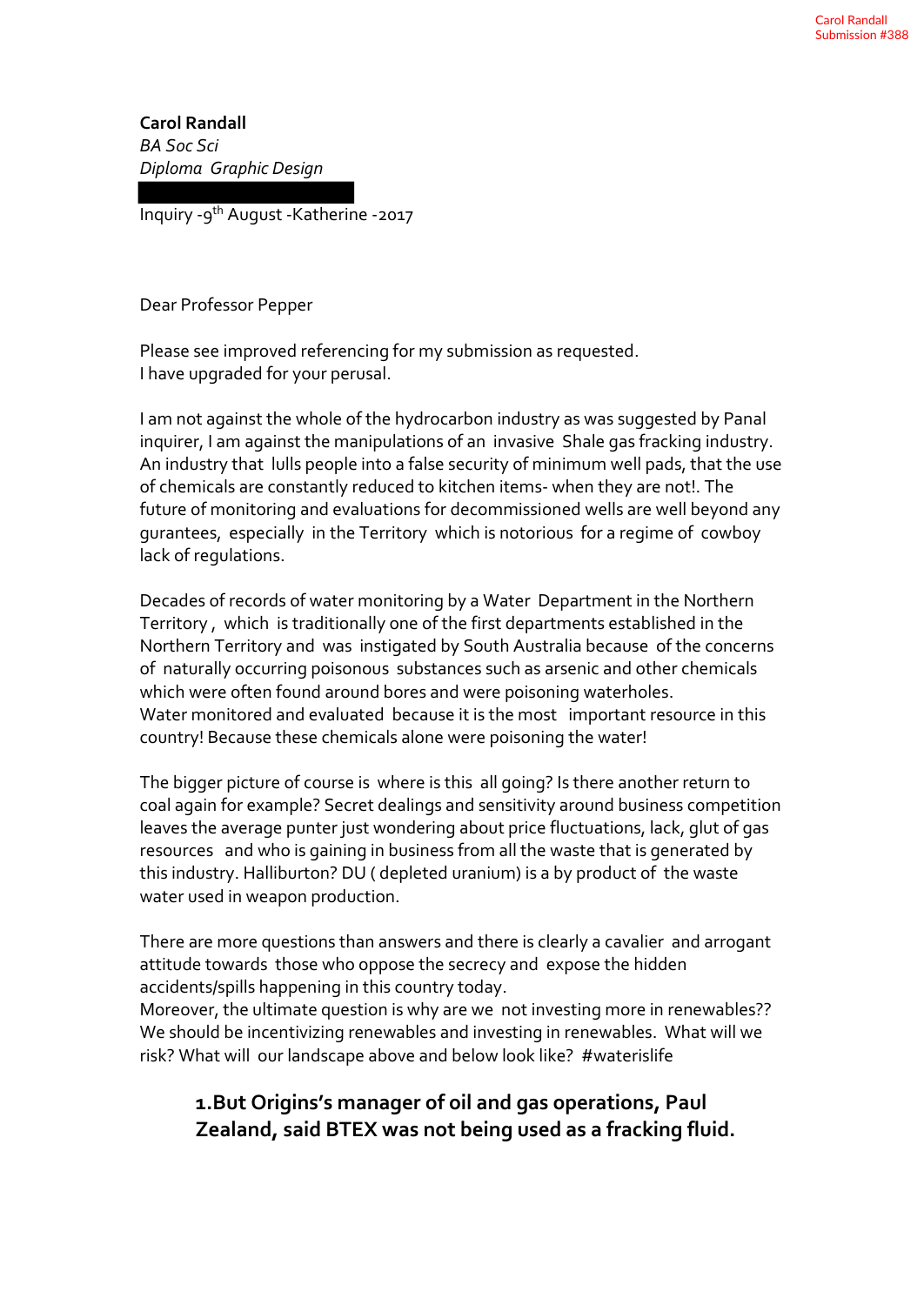# *"This is a real surprise to us because we have been using chemicals which are free of BTEX", Mr Zealand said*

http://www.smh.com.au/environment/toxins-found-at-third-site-as-fracking-fearsbiuld-20101118-17zfv.htm **Toxins found at third site as fracking fears build** Cubby,Ben ENVIRONMENT EDITOR Sydney Morning Herald – Nov 19 2010

#### **Origin stops coal seam gas drilling after chemicals found in water**

www.smh.com.au - Oct 21 2010 Cubby,Ben ENVIRONMENT EDITOR

### **2.Top Water quality ideal for fracking process**

**Hydraulic Fracturing Water Usage-fracfocus.org FracFocus Chemical Disclosure Registry**

Water and sand can make up more than 99.5% of the fluid used to hydraulically fracture a well. Water acts as the primary carrier fluid in hydraulic fracturing. Because the multi-stage fracturing of a single horizontal shale gas well can use several million gallons of water, it is critical that large quantities of relatively fresh water be available. *The quality of the water is very important because impurities can reduce the efficiency of the additives used in the process*

### **3 Social License**

**It was suggested that I may not exert the same regime around demanding a Social license for pastoralists as I have demanded for Shale gas and I can not give my FREE PRIOR and INFORMED concent to Shale gas hydraulic Fracking industry** .

There certainly is a a cosy arrangement it would seem with Government as to the taxation of pastoralists here in NT. Certainly the largest green house emissions from Agriculture in Nt.

While mostly vegetarian; I was not going to start commiserating with the panel around methane levels of the pastoralist industry and make myself more of a target as to my personal ethics around animal welfare, river bank erosion, land clearing, chemicals, use of 1080, water quality and green house gases ! However my water quality is not threatened by slick water, exploding rocks, deep down with ancient aquifers and chemical reactions that no one can gurantee nor inspire you with their sound knowledge. We stakeholders are expected to blindly believe their spin. Why